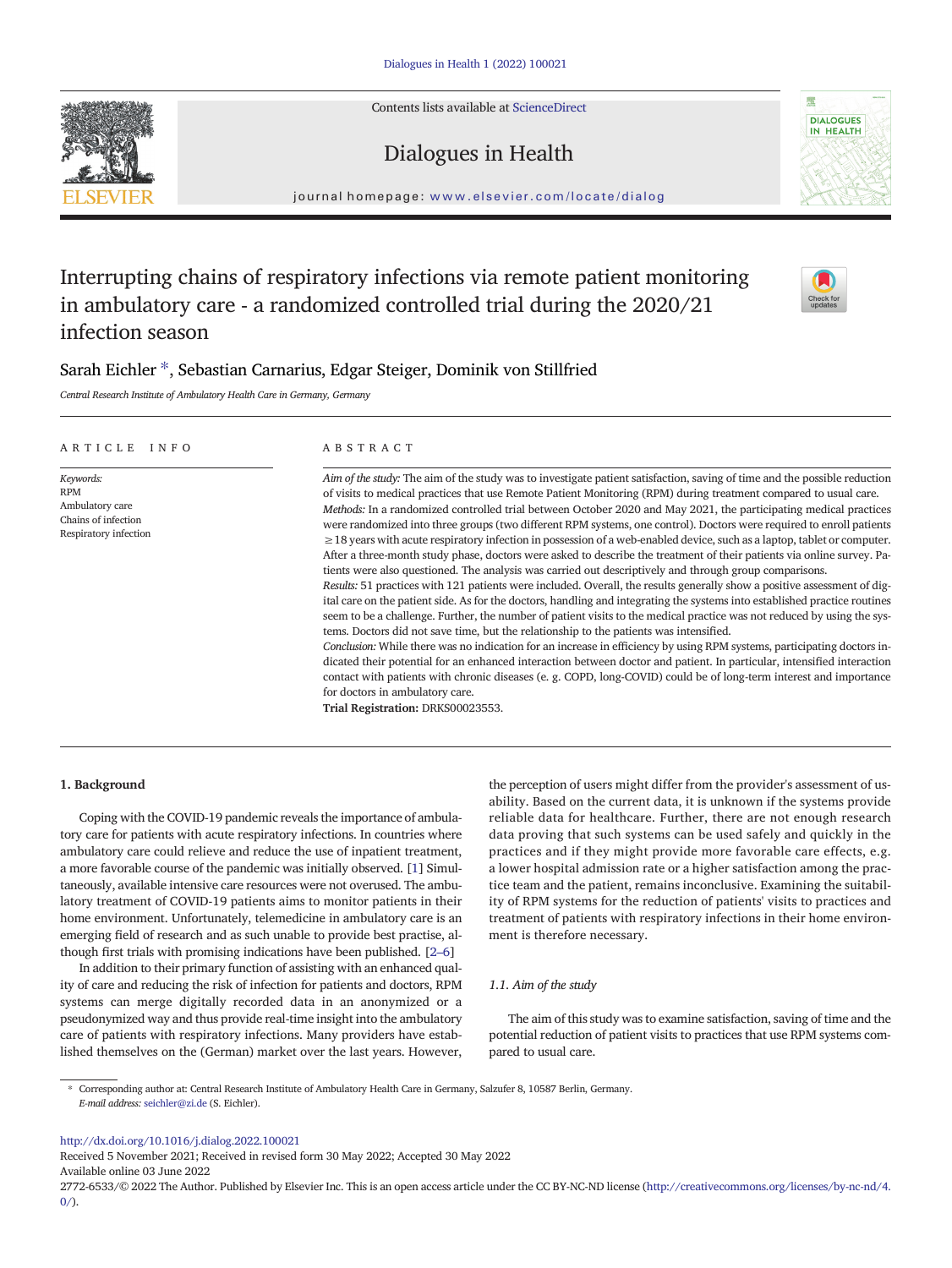# <span id="page-1-0"></span>2. Methods

# 2.1. RPM systems

The two RPM systems used in this study are digital tools that support efficient and safer patient management. They were selected in a previous nationwide tender with some obligatory criteria for comparability, e. g. a patient and a doctor front-end to enter data, the option of entering at least the symptoms of a potential COVID-19 infection and the recording of typical symptoms of seasonal respiratory infectious diseases, as well as an easy and clear assignment of patients to a coordinating practice or to the doctor dashboard. An alert function for the doctor as soon as there are relevant changes in the dashboard and technical support at least during the opening hours of the practices were also required.

The RPM systems were used by doctors to monitor their patients' symptoms such as body temperature, heart rate or oxygen saturation. Corresponding measured metrics were entered manually by patients in the respective application e. g. on their mobile phone or tablet. Doctors could review and assess these measurements through their dashboard and were able to contact their patients in case of unusual or notable changes in parameters. Data records stored in the app gave healthcare practitioners an increased density of statistics within relevant parameters, leading to a more information and communication as a traditional in-person appointment in doctors' offices, or via phone call. Longtime recording of parameters was also visualized through the doctors' dashboard, giving healthcare practitioners a better understanding of the progression of their patients' condition over time. Using the RPM, patients could also see whether the information transmitted had been viewed by their respective physician, indicating them they were safely cared for.

The RPM tools therefore should not replace doctor-patient contacts in general but may be integrated as an additional component when treating patients with specific conditions.

Patients that used one of the two RPM systems initially received instructions at their doctor's office on how to register and how to access them on their devices. Treatment via RPM corresponded with the progress of a patient's infection, and subsisted upon their recovery. There were no additional interventions or instructions given by the doctor, except the task to constantly add information, e. g. symptoms, as requested by the app. By using the apps, patients were enabled to remain at home, leading to an interruption of chains of infection and reducing the transmission of contagious diseases. . After their infection, all patients were asked to fill out an online survey using a link e-mailed to them by their attending physician.

# 2.2. Study design and endpoints

This randomized controlled trial with three groups was carried out from October 2020 to May 2021. Both the doctors and their treated patients were included if they agreed to participate. The two intervention groups used one of the two RPM systems and the third group of doctors treated their patients in usual care without additional digital support. Doctors were required to include patients for a period of three months.

As for the doctors, we specified the following endpoints: effort in patient recruitment and ongoing management effort for monitoring (e.g. due to patient queries), time balance (savings vs. additional work), satisfaction and assessment of the quality of care (e.g. finding critical cases). Patients were asked to assess the quality of treatment received (e.g. reduced uncertainty, fears, expenditure of time) and their satisfaction.

# 2.3. Practices/doctors

After screening 84 practices/doctors in ambulatory care, 51 practices/ doctors (general practitioners, internists, otorhinolaryngologists or pulmonologists treating patients with respiratory infections) were included in the study (Fig. 1). After enrollment, practices/doctors were either assigned to one of the two groups treating patients with a RPM system, or



Fig. 1. CONSORT flow chart for the inclusion process of practices/doctors. Figure created by the authors.

the control group using block randomization in the ratio of 1:1:1, based on randomization lists drawn up in advance.

# 2.4. Patients

Patients treated in the practices were eligible for inclusion if they were 18 years or older and had an acute respiratory infection (all respiratory infections were eligible, e.g. COVID-19, influenza, bacterial infections such as pneumonia as well as a cold). Patients without access to a web-enabled device (i.e. laptop, tablet or smartphone) were excluded. Insufficient skills of the German language in speech and writing also led to exclusion. Written consent was obtained from all patients prior to the trial. After screening 683 patients, 121 patients were enrolled in the same groups as their attending physicians (Fig. 2).

# 2.5. Control group

Patients in the control group did not receive any digital support during their treatment, but were also asked to fill in the online survey after recovery.



Fig. 2. CONSORT flow chart for the inclusion process of patients. Figure created by the authors.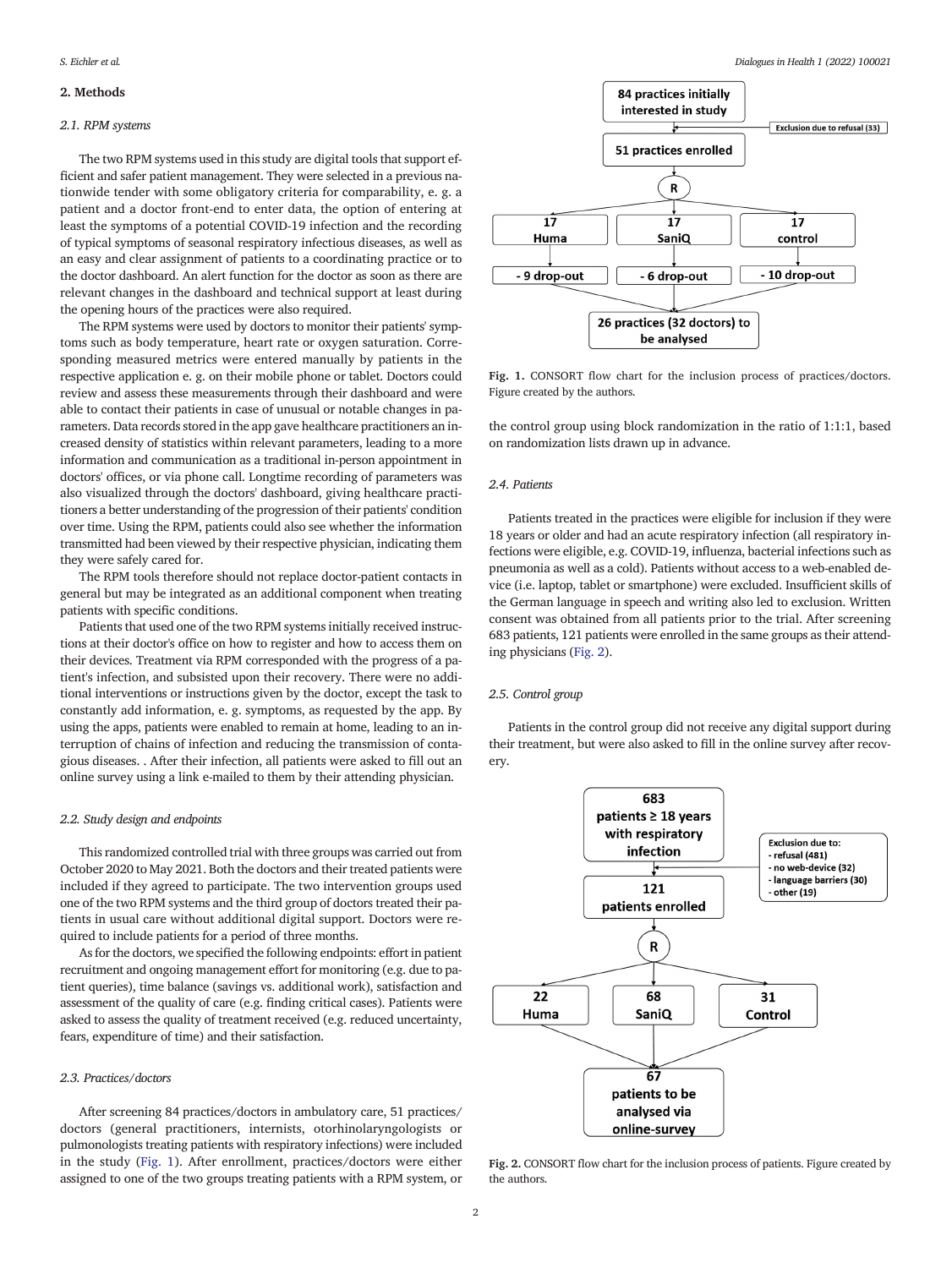# 2.6. Data collection via online survey

At the end of the study, all participating doctors were invited to take part in an online survey, which contained 43 questions (19 for the control group) about their patient characteristics and the endpoints mentioned above. The survey was accessible via a link sent by e-mail from the study site. Doctors were also required to forward the link for the patient survey to their enrolled patients by e-mail. The patient survey comprised of 45 questions (26 for the control group) on patient characteristics and the different endpoints. For many questions, both for doctors and patients, there were seven different possible answers ("totally agree", "mostly agree", "tend to agree", "tend to disagree", "mostly agree" and "strongly disagree" as well as the field "no answer"), using a Likert scale. Since the evaluation of these questions showed a differentiated response behavior, the first three possible answers for most questions were categorized as "yes" and the next three as "no" for better presentation; "no information" remained. In this publication, we publish a selection of the most important questions and answers concerning satisfaction and time savings.

# 2.7. Statistical analyzes

The statistical analyzes were mainly carried out descriptively. For the metric variables, we show mean values and standard deviation and for categorical variables, we demonstrate absolute values and percentages. Different tests for group comparisons were also carried out: analysis of covariance (ANCOVA) for metric variables,  $\chi^2$  tests for categorical ones). The evaluations were performed by using IBM SPSS Statistics 26 and Microsoft Excel 2016.

# 2.8. Ethics and study registration

Patients were required to sign an informed consent form in order to participate in the study. Patients were informed by their doctor in advance. The study was conducted in accordance with the ethical requirements of the current version of the Declaration of Helsinki. The study procedure and the associated documents were voted positively by the respective ethics committees. Further, the study was registered in the German Clinical Trials Register (DRKS00023553).

# 3. Results

### 3.1. Doctors' and patients' inclusion process and characteristics

Initially, 84 doctors were interested in participating in the study with their practices. After detailed information on the conditions of the study, 51 doctors/practices agreed to participate. They were randomized into the three groups, so that 17 practices could be assigned to each group. During the three-month intervention phase, 25 practices (49%) withdrew from the study within the first three weeks, so that the data from 26 practices (51%) with 32 participating doctors were available for analysis. This meant that 13 of them were assigned to RPM group 1, 12 in RPM group 2 and seven in the control group ([Fig. 1](#page-1-0)). 23 (71.9%) doctors were male and the majority of the doctors (40.6%) was between 41 and 50 years old. Most doctors (46.9%) had little experience with clinical studies (1-5 so far) and 27 (84.4%) were practice owners (Table 1). During the threemonth enrollment phase, a total of 683 patients were eligible to participate in the study. The majority (481 patients) refused to participate and 32 patients did not have the hardware needed to participate. 121 patients were enrolled, and 67 patients completed the online survey after their infection (22 from RPM group 1, 14 from RPM group 2 and 31 from the control group [\(Fig. 2](#page-1-0))). Most of the patients were between 51 and 60 years old, and the majority was male (55.2%). Around two thirds (62.7%) had not used any health apps prior to taking part in this study and had no chronic disease (59.7%). About nine out of ten participating patients were nonsmokers (85.1%) and most patients (53.7%) described the severity of their infection as medium (Table 2).

Table 1 Doctor characteristics ( $n = 32$ ).

|                | Total cohort<br>$(n = 32)$<br>n(%) | RPM <sub>1</sub><br>$(n = 13)$<br>n(%) | RPM <sub>2</sub><br>$(n = 12)$<br>n(%) | Control<br>$(n = 7)$<br>n(%) | <i>p</i> -value |
|----------------|------------------------------------|----------------------------------------|----------------------------------------|------------------------------|-----------------|
| <b>Doctors</b> |                                    |                                        |                                        |                              |                 |
| Age, years     |                                    |                                        |                                        |                              | n.a.            |
| $18 - 30$      | 1(3,1)                             | 1(7.7)                                 |                                        |                              |                 |
| $31 - 40$      | 3(9.4)                             | 2(15.3)                                | 1(8.3)                                 |                              |                 |
| $41 - 50$      | 13(40.6)                           | 5(38.5)                                | 4(33.4)                                | 4(57.1)                      |                 |
| $51 - 60$      | 13 (40.6)                          | 4(30.8)                                | 6(50.0)                                | 3(42.9)                      |                 |
| $61 - 70$      | 2(6.3)                             | 1(7.7)                                 | 1(8.3)                                 | -                            |                 |
| Sex, male      | 23(71.9)                           | 11 (84.6)                              | 7(58.3)                                | 5(71.4)                      | n.a.            |
| Practice owner | 27 (84.4)                          | 11 (84.6)                              | 9(75.0)                                | 7(100)                       | n.a.            |

Categorical variables are expressed as absolute and relative frequencies with n (%); n.a. = not available due to small number of cases; RPM = Remote Patient Monitoring. Table created by the authors.

# 3.2. Patient visits to the practices

The number of patient visits to the practice could not be reduced by using either RPM system: patients with a mild course of infection visited their practices  $1.5 \pm 0.8$  times in RPM group 1 compared to  $1.3 \pm 0.7$ times in RPM group 2 . Patients belonging to the control group visited with their doctor 2.3  $\pm$  3.4 times,  $p = 0.484$  (ANCOVA).

Patients with a severe course of infection 3.8  $\pm$  1.2 compared to 3.8  $\pm$ 2.3 vs. 3.4  $\pm$  1.1 visits,  $p = 0.902$  (ANCOVA), respectively.

This is also confirmed by patients' answers regarding their number of visits to their practices: 1.7  $\pm$  1.4 vs. 1.7  $\pm$  1.2 vs. 1.6  $\pm$  0.9 vs. 1.7  $\pm$ 1.8 visits,  $p = 0.974$  (ANCOVA). Further, according to the statements of the doctors, the systems did not result in less phone calls from worried patients or less need for consultation.

# 3.3. Saving of time

The majority of doctors reported that instructing their patients regarding the use of the RPM systems took a lot of time. In addition, both patient care and practical procedures could not be made more efficient by using the RPM tool. Furthermore, the doctors mainly stated that the RPM systems did not save any time.

# Table 2

| Patient characteristics $(n = 67)$ . |  |  |  |  |
|--------------------------------------|--|--|--|--|
|--------------------------------------|--|--|--|--|

|                            | Total<br>cohort    | RPM 1              | RPM <sub>2</sub>   | Control            | <i>p</i> -value |
|----------------------------|--------------------|--------------------|--------------------|--------------------|-----------------|
|                            | $(n = 67)$<br>n(%) | $(n = 22)$<br>n(%) | $(n = 14)$<br>n(%) | $(n = 31)$<br>n(%) |                 |
| <b>Patients</b>            |                    |                    |                    |                    |                 |
| Age, years                 |                    |                    |                    |                    | n.a.            |
| 18-30                      | 13 (19.4)          | 4(18.2)            | 1(7.1)             | 8(25.8)            |                 |
| $31 - 40$                  | 11(16.4)           | 3(13.6)            | 3(21.4)            | 5(16.1)            |                 |
| $41 - 50$                  | 17(25.4)           | 4(18.2)            | 6(42.9)            | 7(22.6)            |                 |
| $51 - 60$                  | 20 (29.9)          | 8(36.4)            | 3(21.4)            | 9(29.0)            |                 |
| $61 - 70$                  | 5(7.5)             | 3(13.6)            | 1(7.1)             | 1(3.2)             |                 |
| $71 - 80$                  | 1(1.5)             |                    |                    | 1(3.2)             |                 |
| Sex, male                  | 37 (55.2)          | 11(50.0)           | 8(57.1)            | 18(58.1)           | 0.833           |
| No chronic disease         | 40 (59.7)          | 10(45.5)           | 10(71.4)           | 20(64.5)           | 0.228           |
| Non-smoker                 | 57 (85,1)          | 20(90,9)           | 14 (100)           | 23(74,2)           | n.a.            |
| Self-estimated severity of |                    |                    |                    |                    |                 |
| infection                  |                    |                    |                    |                    | n.a.            |
| Mild                       | 17(25.4)           | 6(27.3)            | 2(14.3)            | 9(29.0)            |                 |
| Moderate                   | 36 (53.7)          | 11(50.0)           | 10 (71.4)          | 15 (48.4)          |                 |
| Severe                     | 9(13.4)            | 4(18.2)            |                    | 5(16.1)            |                 |
| Don't know                 | 5(7.5)             | 1(4.5)             | 2(14.3)            | 2(6.5)             |                 |

Categorical variables are expressed as absolute and relative frequencies with n (%);  $\chi^2$  tests were carried out to calculate group differences); n.a. = not available due to small number of cases; RPM = Remote Patient Monitoring. Table created by the authors.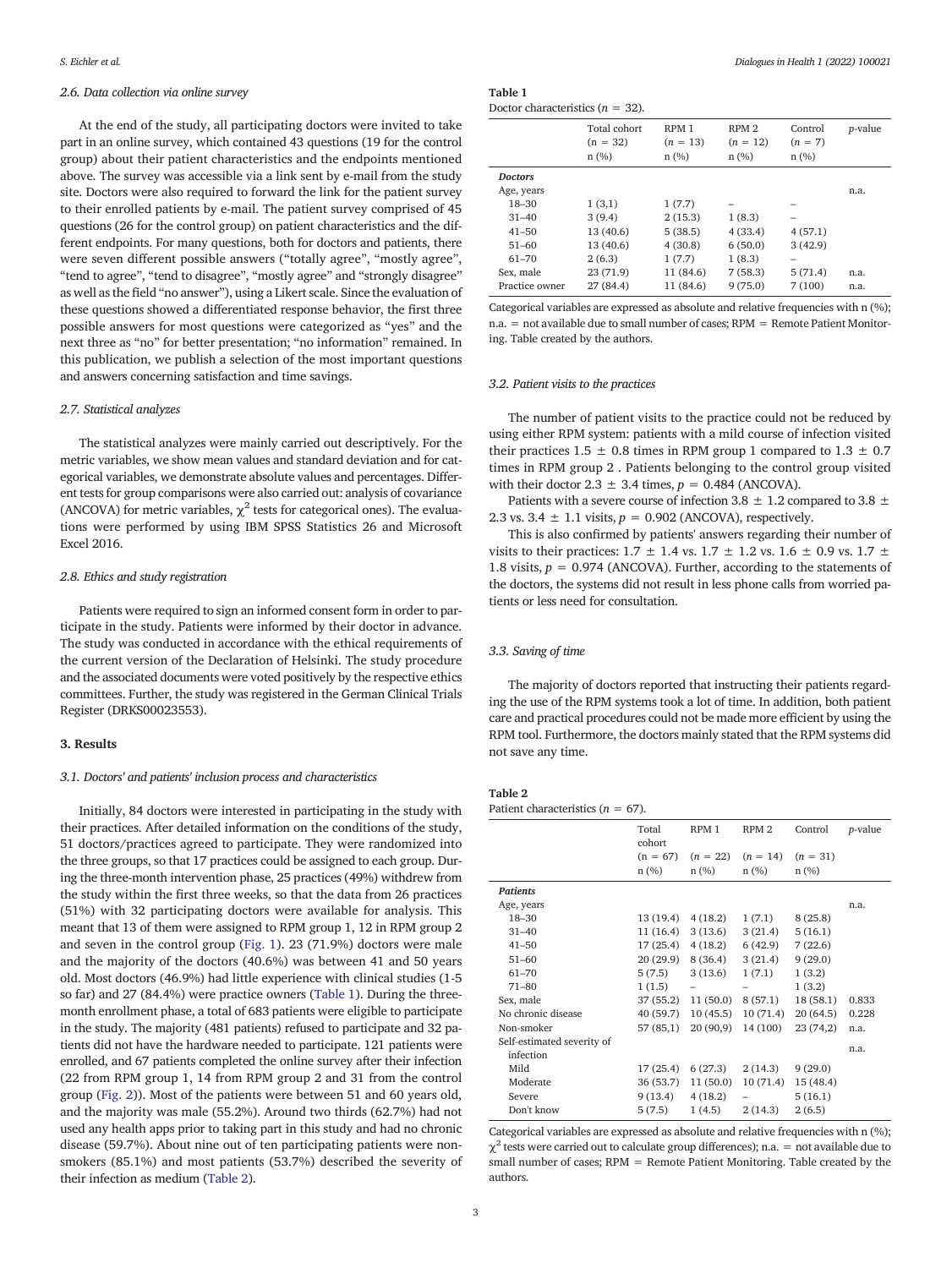# <span id="page-3-0"></span>3.4. Satisfaction

Both the groups with the RPM systems and the control group stated that they could adequately care for their patients and were satisfied with the care their patients received. The majority of the control group did not want an RPM system to assist with the care of patients.

Doctors belonging to RPM groups 1 and 2 felt that using RPM tools to assist with patient care was satisfactory, and that doctor-patient relationship was also improved. Overall, the majority of doctors was satisfied and said they would use the system again. This sentiment was mirrored by the majority of patients that stated they were overall satisfied, described their relationship with their doctor as improved and stated that they would use the respective system again.

# 4. Discussion

The RPM study investigated satisfaction, time savings and the possible reduction of patient visits to practices that use RPM systems during the treatment of patients with acute respiratory infections compared to usual care. In our study, we used an online survey to investigate the aforementioned endpoints. The survey consisted of many categories such as acceptance, usability and satisfaction, and contained several questions from the Telehealth Usability Questionnaire [7], which is based on the Technology Acceptance Model (TAM). The TAM including various modifications is one of the best-known and best-researched models to predict the acceptance of a technology by users. The TAM implies the assumption, confirmed by validation studies, that the technology acceptance of the target group and their intention to apply a new system is dependent of the subjectively perceived benefit and the ease of use of the system [8,9] Due to the limited length of the manuscript, we demonstrated the most important endpoints in this paper.

Although the effects of the COVID-19 pandemic have accelerated the development of telemedicine in general [\[10](#page-4-0)], the infection season 2020/ 21 represented a special challenge for general practitioners and specialists in ambulatory care. Overall, only a few doctors with their practices were willing to participate in the study, which is certainly also due to their extreme workload. Another reason could be that unclear remuneration or financing of telemedicine is perceived as a barrier [\[11](#page-4-0)] and could result in lack of interest in studies investigating telemedicine. Of the few doctors who agreed to participate, 25 practices (49%) dropped out during the course of the study, all within the first three weeks. It can be assumed that the start, combined with the installation of the systems and the associated training for the providers, but also the documentation effort associated with clinical studies and unavoidable for data protection and ethical reasons (patient information, declaration of consent and patient screening) led to the drop-outs. But also internal practice reasons, general time problems and technical difficulties were given by the doctors. Practices and doctors who had overcome this initial hurdle had no further difficulties in the course of the study.

According to statements by the participating doctors, fewer infection patients were treated in the practices than usual in the infection season examined, but the inclusion rate of the patients is still low at one fifth. There can various reasons for this, e. g. the special situation of the COVID-19 pandemic and the fact that infection patients with less severe courses may not see a need for digital care. Furthermore, patients with severe courses, may have missed ambulatory care or were no longer able to digitally document symptoms. It can be assumed that if patients with chronic diseases use these type of RPM systems, it could offer a bigger advantage due to the close relationship with the general practitioner or specialist.

The small number of cases both of the doctors ( $n = 32$ ) and the patients ( $n = 67$ ) as well as the different group sizes due to the dropouts after the start of the study lead to a reduction in the statistical significance. Several tests for group comparisons could not be carried out. Trends observed in this study could turn out to be reliable effects with a larger sample size.

On the patient side, the results show a consistently positive assessment of digital care, even if differences in processing between the two groups that used an RPM system could be relevant in other contexts.

On the medical side, handling and integration of the systems into consisting practice processes in particular still seem to be a challenge. In general, technical maturity is seen as a promotional factor for telemedicine [\[11](#page-4-0)]. Furthermore, the use of the RPM systems did not result in a positive time balance in our study. Concerning the positive statements of the control group with regard to the quality and satisfaction of their treatment, the need for digital care options in ambulatory care should, if necessary, first be determined separately. Basically, there seems to be a great interest in digital patient care (see also [\[12](#page-4-0)]), but in detail there still a problem in the technical implementation. The systems should be able to be integrated into consisting processes as quickly and easily as possible and be able to be used with as little effort as possible by doctors in hectic everyday practice. Otherwise, the inhibition threshold for some doctors may be too high (see also the large number of doctors who dropped out at the beginning of the study).

# 5. Conclusion

Even if there were no indications for more efficiency by using the RPM systems, the doctors see great potential to intensify the interaction between doctor and patient. In particular, more intensive contact with patients with chronic diseases (COPD, long-COVID, etc.) could be of long-term interest and importance for doctors in ambulatory care.

# Funding statement

This study did not receive any funding.

# Contributor statement

SE, DS and SC planned and designed the study; SE wrote the manuscript and provided and cared for the study patients and collected data; ES served as statistic advisor; SC, ES and DS served as scientific advisors and interpreted the data; all authors critically reviewed the manuscript.

#### Declaration of Competing Interest

The authors declare no conflicts of interest.

#### References

- [1] Karagiannidis C, Mostert C, Hentschker C, et al. Case characteristics, resource use, and outcomes of 10 021 patients with COVID-19 admitted to 920 German hospitals: an observational study. Lancet Respir Med. 2020;8:853–62. [https://doi.org/10.1016/s2213-](mailto:seichler@zi.de) [2600\(20\)30316-7.](mailto:seichler@zi.de)
- [2] Annis T, Pleasants S, Hultman G, et al. Rapid implementation of a COVID-19 remote patient monitoring program. J Am Med Inform Assoc. 2020;27:1326–30. [https://doi.org/](https://doi.org/10.1093/jamia/ocaa097) [10.1093/jamia/ocaa097.](https://doi.org/10.1093/jamia/ocaa097)
- [3] Provenzano DA, Sitzman BT, Florentino SA, et al. Clinical and economic strategies in outpatient medical care during the COVID-19 pandemic. Reg Anesth Pain Med. 2020; 45:579–85. <https://doi.org/10.1136/rapm-2020-101640>.
- [4] [Gordon WJ, Henderson D, DeSharone A, et al. Remote patient monitoring program for](http://refhub.elsevier.com/S2772-6533(22)00021-1/rf0020) [hospital discharged COVID-19 patients. Appl Clin Inform. 2020;11:792](http://refhub.elsevier.com/S2772-6533(22)00021-1/rf0020)–801.
- [5] Wosik J, Fudim M, Cameron B, et al. Telehealth transformation: COVID-19 and the rise of virtual care. J Am Med Inform Assoc. 2020;27:957–62. [https://doi.org/10.1093/](https://doi.org/10.1093/jamia/ocaa067) [jamia/ocaa067](https://doi.org/10.1093/jamia/ocaa067).
- [6] Patel SY, Mehrotra A, Huskamp HA, et al. Trends in outpatient care delivery and telemedicine during the COVID-19 pandemic in the US. JAMA Intern Med. 2021;181: 388–91. [https://doi.org/10.1001/jamainternmed.2020.5928.](https://doi.org/10.1001/jamainternmed.2020.5928)
- [7] Parmanto B, Lewis Jr AN, Graham KM, et al. Development of the telehealth usability questionnaire (TUQ). Int J Telerehabil. 2016;8:3–10. [https://doi.org/10.5195/ijt.](https://doi.org/10.5195/ijt.2016.6196) [2016.6196](https://doi.org/10.5195/ijt.2016.6196).
- [8] Harst L, Lantzsch H, Scheibe M. Theories predicting end-user acceptance of telemedicine use: systematic review. J Med Internet Res. 2019;21:e13117. [https://doi.org/10.2196/](https://doi.org/10.2196/13117) [13117.](https://doi.org/10.2196/13117)
- [9] Davis FD. Perceived usefulness, perceived ease of use, and user acceptance of information technology. MIS Q. 1989;13:319–40. <https://doi.org/10.2307/249008>.